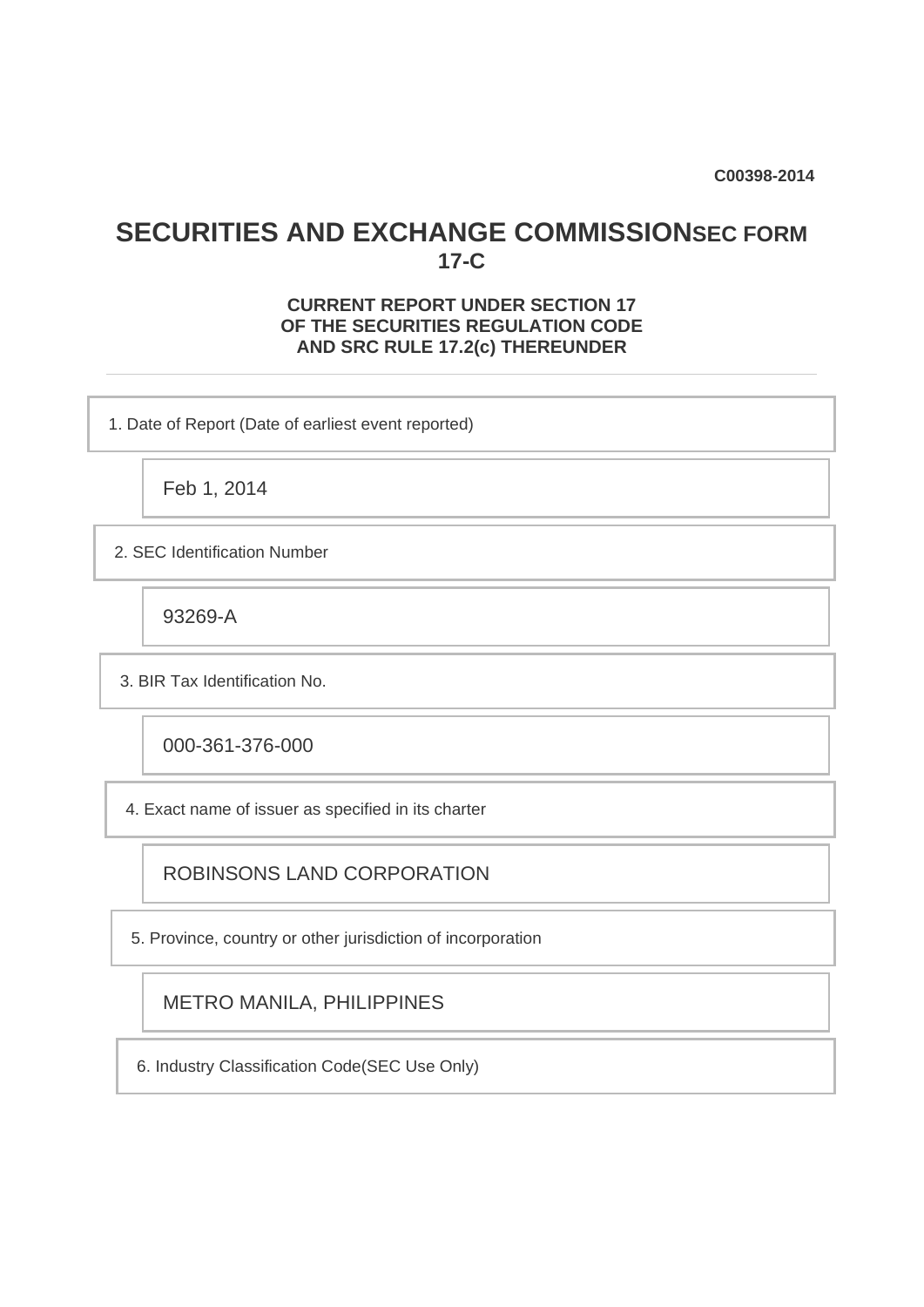### 7. Address of principal office

43/F ROBINSONS EQUITABLE TOWER ADB AVE. CO. P POVEDA ST. ORTIGAS CENTER, PASIG CITYPostal Code1600

8. Issuer's telephone number, including area code

(632) 6337631-40

9. Former name or former address, if changed since last report

NA

10. Securities registered pursuant to Sections 8 and 12 of the SRC or Sections 4 and 8 of the RSA

| Title of Each Class | Number of Shares of Common Stock Outstanding and Amount of Debt Outstanding |
|---------------------|-----------------------------------------------------------------------------|
| <b>COMMON</b>       | 4,093,830,685                                                               |

11. Indicate the item numbers reported herein

## ITEM 9-OTHER EVENTS

*The Exchange does not warrant and holds no responsibility for the veracity of the facts and representations contained in all corporate disclosures, including financial reports. All data contained herein are prepared and submitted by the disclosing party to the Exchange, and are disseminated solely for purposes of information. Any questions on the data contained herein should be addressed directly to the Corporate Information Officer of the disclosing party.*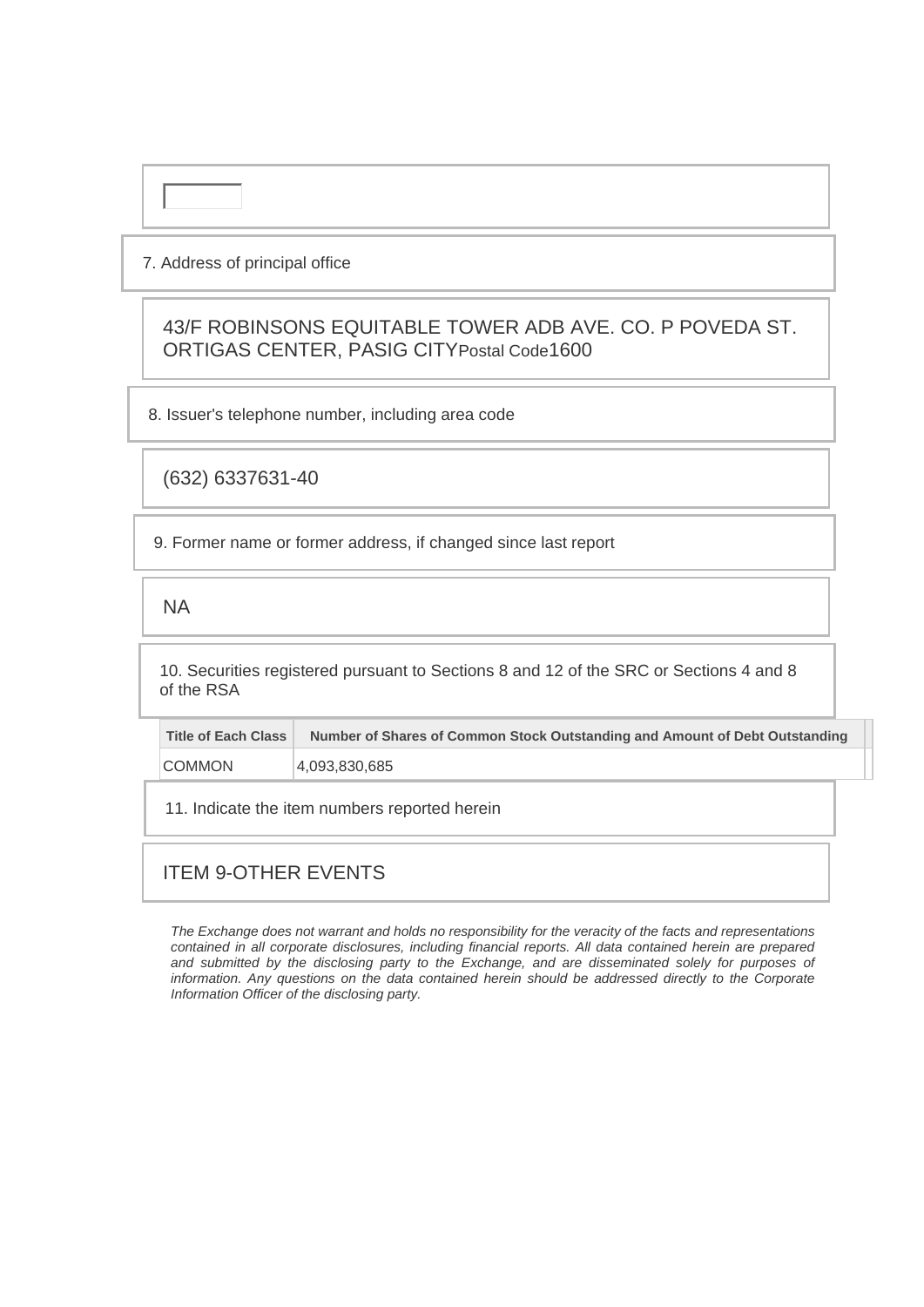

# **Robinsons Land CorporationRLC**

## **PSE Disclosure Form 4-8 - Change in Directors and/or Officers (Resignation/Removal or Appointment/Election)**  *References: SRC Rule 17 (SEC Form 17-C) and Section 4.4 of the Revised Disclosure Rules*

#### **Subject of the Disclosure**

APPOINTMENT OF AN OFFICER

**Background/Description of the Disclosure**

Appointment of Mr. Faraday D. Go as General Manager of Robinsons Land Corporation

#### **Resignation/Removal or Replacement**

| Name of<br><b>Person</b> | <b>Position/Designation</b> | <b>Effective Date of</b><br><b>Resignation/Cessation of term</b><br>(mmm/dd/yyyy) | Reason(s) for<br><b>Resignation/Cessation</b> |
|--------------------------|-----------------------------|-----------------------------------------------------------------------------------|-----------------------------------------------|
| NA                       | <b>NA</b>                   | <b>NA</b>                                                                         | 0                                             |

#### **Election or Appointment**

| Name of<br><b>Person</b> | <b>Position/Designation</b>      | Date of<br><b>Appointment/Election</b> | <b>Effective Date of</b><br>Appointment<br><b>Election</b> | <b>Shareholdings</b><br>in the Listed<br>Company |                 | Nature of<br><b>Indirect</b> |  |
|--------------------------|----------------------------------|----------------------------------------|------------------------------------------------------------|--------------------------------------------------|-----------------|------------------------------|--|
|                          |                                  | (mmm/dd/yyyy)                          | (mmm/dd/yyyy)                                              | <b>Direct</b>                                    | <b>Indirect</b> | Ownership                    |  |
| <b>FARADAY</b><br>D. GO  | <b>GENERAL</b><br><b>MANAGER</b> | FEB. 1. 2014                           | FEB 1, 2014                                                |                                                  | 0               | 0                            |  |

#### **Promotion or Change in Designation**

| Name of<br><b>Person</b> | <b>Position/Designation</b> |    | Date of                   | <b>Effective Date of</b> | Shareholdings in the<br><b>Listed Company</b> |                 | Nature of                    |
|--------------------------|-----------------------------|----|---------------------------|--------------------------|-----------------------------------------------|-----------------|------------------------------|
|                          | <b>From</b>                 | To | Approval<br>(mmm/dd/yyyy) | Change<br>(mmm/dd/yyyy)  | <b>Direct</b>                                 | <b>Indirect</b> | <b>Indirect</b><br>Ownership |